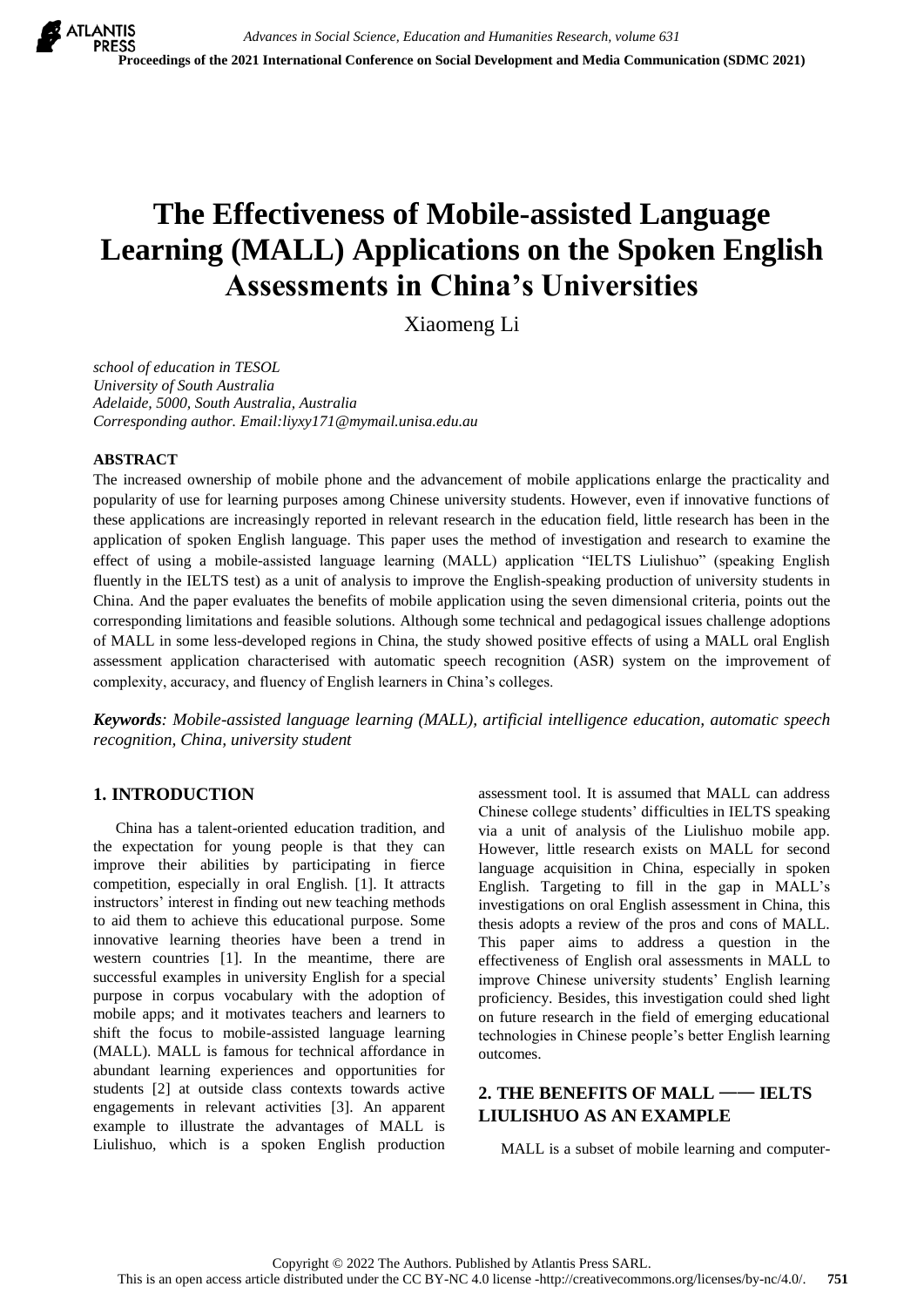assisted language learning [9]. It applies digital phones as tools in virtual classrooms to assist students' language learning. MALL has many benefits for English education. Firstly, MALL prompts target-language (L2) use procedualisation. Secondly, mobile phones extend full use of learners' filler-time. It is appreciated that flexible access and convenience of digital phones without time and space limitations create a self-paced and time-efficient virtual learning environment for learners' revision tasks [4]. Finally, mobile phones offer a manageable data-sorting system. Indeed, downloaded speaking learning materials are well-organised in orders of data or other categorised labels [3].

In recent years, MALL assessments in AI apps have attracted much attention from Chinese educators and governments. The ASR function in artificial intelligence (AI) has potentials in autonomous learning and independent sharing. A working definition of AI is it "refers to the reasoning, interacting and learning functions associated with human beings" [5]. Indeed, fruitful learning resources in mobile apps enrich learners' obtainable materials outside classrooms [1]- [3]. For example, in Liulishuo, if it included teachers' guidance in spoken English learning, learner autonomy would be improved.

Additionally, independent sharing in Liulishuo is assumed to be accomplished by learners' sharing daily practice results in their online learning communities [1].

The success of the designed assessment is its effectiveness in addressing concerns within seven types of assessments. To prove effectiveness, Liulishuo solves issues that exist in seven characteristics (i.e., formative, objective, direct, performance-referenced, integrated, score reliability, and construct validity) of identified assessment activities.

## *2.1 Formative assessment*

The main feature of formative assessment is that it provides feedback to learners as a "process assessment", which can guide instructors for subsequent teaching and learning tasks [6]. In terms of content validity of IELTS Liulishuo, it meets standarised criteria by IELTS (international English language testing system), relevant topic corpus found in various sequencing exercises, such as "building & engineering" [7]. Moreover, Brown (2004) points out the requirements of formative feedback to achieve learning efficiency [8]. It is believed that several of them ("self-assessment performance" and "after-class teachers' comments") are reflected in learners' self-reflective learning diaries and teachers' synchronised future improvements to track learners' progress in the app (Table 1 and Figure 1 below). Hence, valid topic coverage and teachers' suggestions indicate the usefulness of this type of assessment.

**Table 1.** Learners' self-reflective journal in Liulishuo

| Learning diary<br>(with five-<br>crtieria<br>stickers) | What have you learned today?<br>(many-none)      |
|--------------------------------------------------------|--------------------------------------------------|
|                                                        |                                                  |
|                                                        | How you feel about what you have learned so far? |
|                                                        | (very good-little)                               |
|                                                        | Making sentences using learned phrases           |
|                                                        |                                                  |



**Figure 1.** The assessment report for speaking fluency: auxiliary rhetorical devices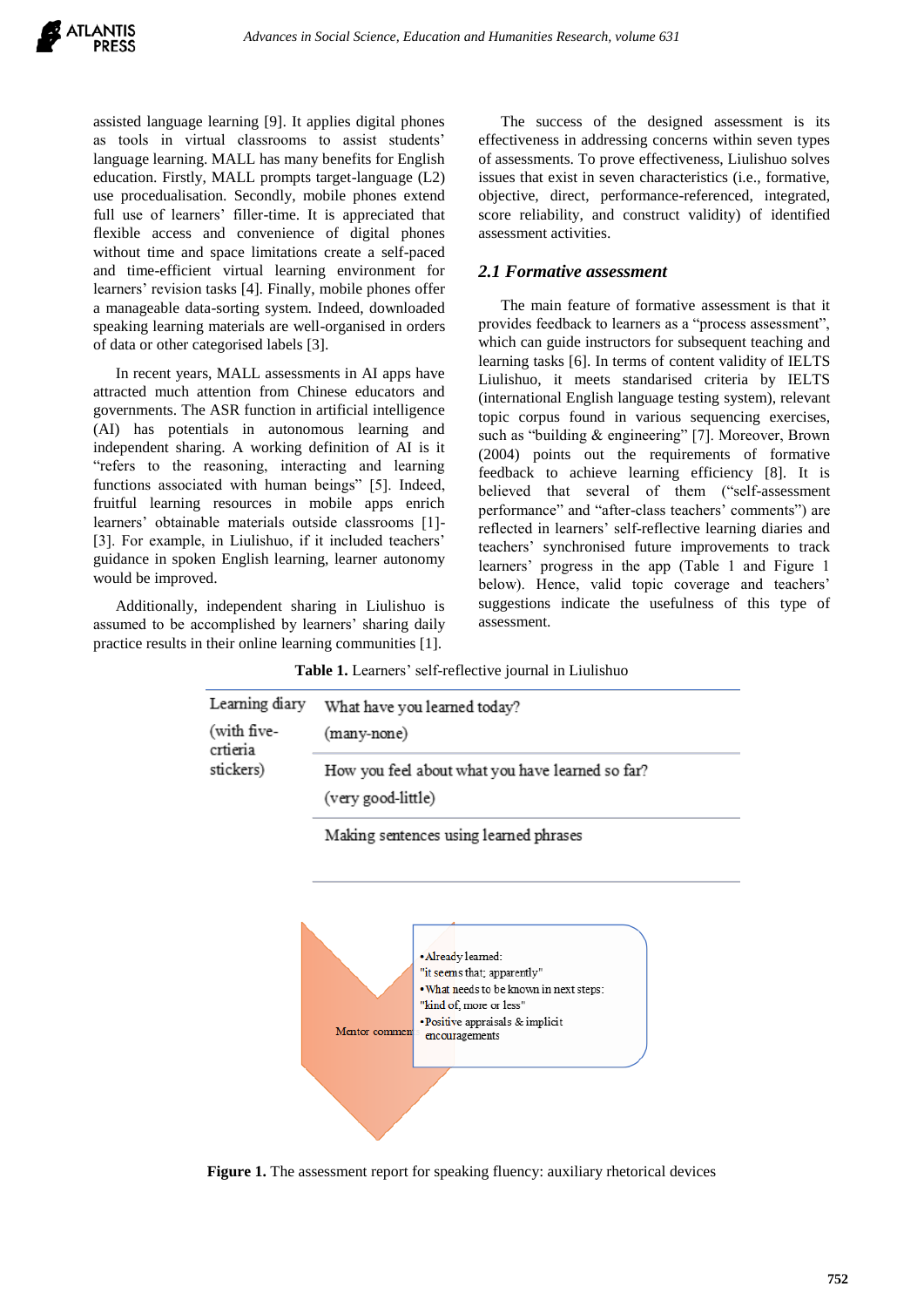

## *2.2 Objective assessment*

According to Carr, responsive questions (e.g. matching) as assessments in objective tests constitute the biggest component [6]. Due to the objective characteristic of the IELTS test, matching learning tasks in the app are assumed to be identical with the objective assessment. Additionally, banking quantitative IELTS speaking practice results calculated by the app. Based on deep learning, it is elaborated as "intelligent correcting", which supplies reasonable and synchronous feedback to learners [9]. Finally, it is reinforced by the app's numerous and sophisticated datasets collection and data filtering to ensure the reliability of grading. Therefore, eradication of subjectivity is guaranteed in the app's quantitative data analysis.

In English language education, four macro skills (i.e. listening, speaking, reading, and writing) are assessed for examinees' English proficiencies in tests directly (e.g. writing something in writing tests) [6]. The Liulishuo oral production assessment adopts explicit feedback and grammar-translation approaches to evaluate learners' speaking skills through relevant activities. For instance, in figure 2 of the sentencetranslation task, it is recognised that learners' negotiation of meaning is obtained through teachers' mother tongue to clarify teaching demands. Compared to modeling answers, it eventually enhances learners' self-reflection skills by enriched language knowledge and intends not to make the same mistake twice in future practices. Hence, this assessment fills gaps between students' current learning levels and intended learning outcomes directly.

# *2.3 Direct assessment*



**Figure 2.** 'sentence-translating: Chinese to English' IELTS speaking task

#### *2.4 Performance-referenced assessment*

During the learners' second language acquisition process for proficiency, language accuracy and closed relationships to the real world are two major evaluations in the strong sense of language performance assessment of learning tasks [6]. For example, technologies of computer-assisted pronunciation training, as well as automatic speech recognition (ASR) as the core features of Liulishuo, could prompt Chinese test-takers' accent intelligibility, leading to their fluency in the IELTS examination [7].

## *2.5 Integrated assessment*

Integrated assessment examines students' multiple abilities in language-in-use tasks (e.g., contextualised tasks) [6]. Nevertheless, this scholar raises concerns about three challenges affecting assessment results, which are rubric scoring standards, ineffective interpretations, and limited topic coverage [6]. Fortunately, within an AI-guided standardised and personalised assessment, the scientific conceptual framework lies in big data and learning analytics are very valid, which can solve the first issue [9]. The second issue is addressed by the app's intelligent tutors. Learners are individually allocated with a private intelligent 'agent', who plays a similar role as teachers in physical classrooms to clarify any follow-up questions or misunderstandings. Thirdly, a variety of regularly updated topic practices similar to real IELTS speaking tests extend the breadth of covered samples.

## *2.6 Scorer reliability*

Reliable scores in this assessment depend on qualitative statistics and their consistency. To ensure data and results' reliability, a potential issue needs to be avoided relating to accurate error-measurement, which is affected by the rationale of tests, test-taker's willingness in accomplishments, and the effectiveness of grading tools [6]. The role of reliability is its responsiveness of all assessed tasks to the four-criteria marking syllabus in the IELTS test. The rest of the two variables are addressed by Liulishuo's experimental five-round data filtering procedures to produce goldstandard results as sample answers (Figure 3) [7]. Thus, categorising and discarding unreliable statistics through reviewers' recognitions and group discussions can generate convincing educational evidence being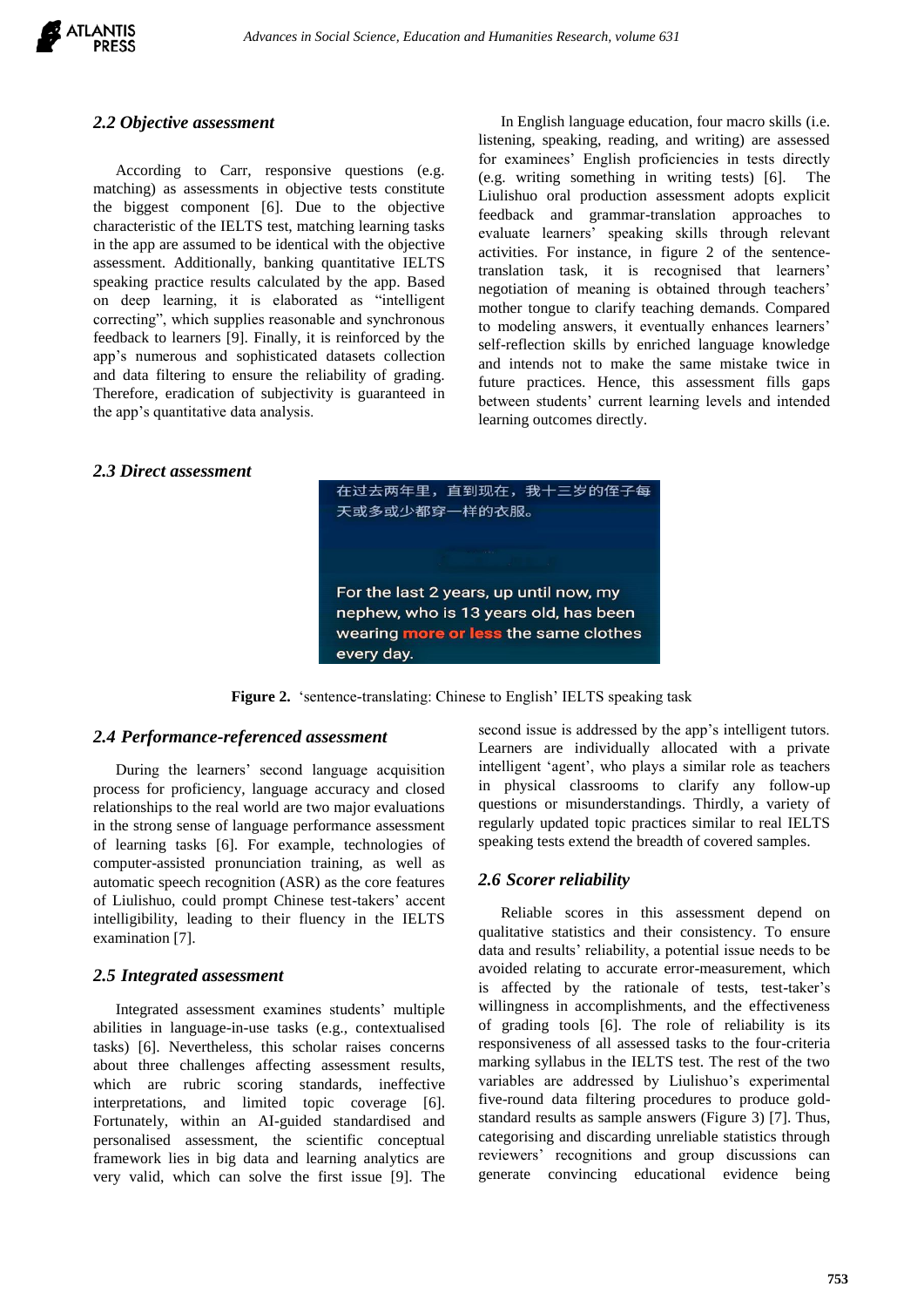



**Figure 3.** Automatic scoring system in "IELTS Liulishuo" of transcribed data

#### *2.7 Construct validity of the assessment*

Construct validity is specified as the compatibility of its pre-determined task levels with learners' current levels to assign scaffolding tasks to them [6]. Indeed, joint evidence proves a so-called term task difficulty as a psycholinguistic variable reflected in sequencing tasks that is closely correlated with construct validity [11]- [12]. Fulcher (2003) further argues task complexity contributes to task difficulty [11]. Hence, the effectiveness of construct validity seems difficult to achieve from grading tasks. However, as learners become familiar with the ladder-climbing learning process in Liulishuo, they will be successful in connecting different fields of knowledge by activating their prior knowledge to form declarative knowledge through timely revisions. In this way, the app can be seen as valid in its content knowledge, and these variances are easily observed in each procedure of activities. Similarly, breaking down one input flood activity (i.e., topic-relevant vocabularies or sentencerepetition) into several mini-steps with audio-visual modes to suit different learning styles can decrease testtaker's cognitive load. Therefore, it eliminates task complexity. Eventually, more engaged learners are able to develop their 21st-century skills (e.g. creativity and problem-solving), and perform well in IELTS tests.

## **3. CRITIQUE OF ASR-ENABLED APPS IN MALL**

Even if multi-dimensional sources and data exist indicating credibility and validity standards of Liulishuo or even if ASR informed MALL in oral English, they would be criticised for discrepancies in pedagogy, learners' resistance, and poor app performances (Figure 4).



**Figure 4.** Relationships between three issues within implementations of MALL

## *3.1 Pedagogical issues*

One tension caused by ASR-enabled apps is indirect feedback. As Dai and Wu (2021) claim, accuracy-errorcorrecting largely relies upon learners' self-monitoring, and these apps supply exploitative feedback [2]. Contrasting with informal feedback, Chinese students are accustomed to receiving formal-written feedback from teachers. Furthermore, external social interactions and peer feedback seem to be more effective scaffolding strategies, whereas peer collaboration is rare in these apps. Consequently, MALL may not provide new quality teacher and student interactions due to the disruptive pedagogy [3].

## *3.2 Sociocultural issues*

Generally, traditional cultural beliefs and a familiar learning atmosphere lead to learners' regional gaps in a reluctance of MALL. One reason is China's predetermined learning atmosphere. Traditionally, face-toface classrooms adopting physical books were the most common teaching mode until now in many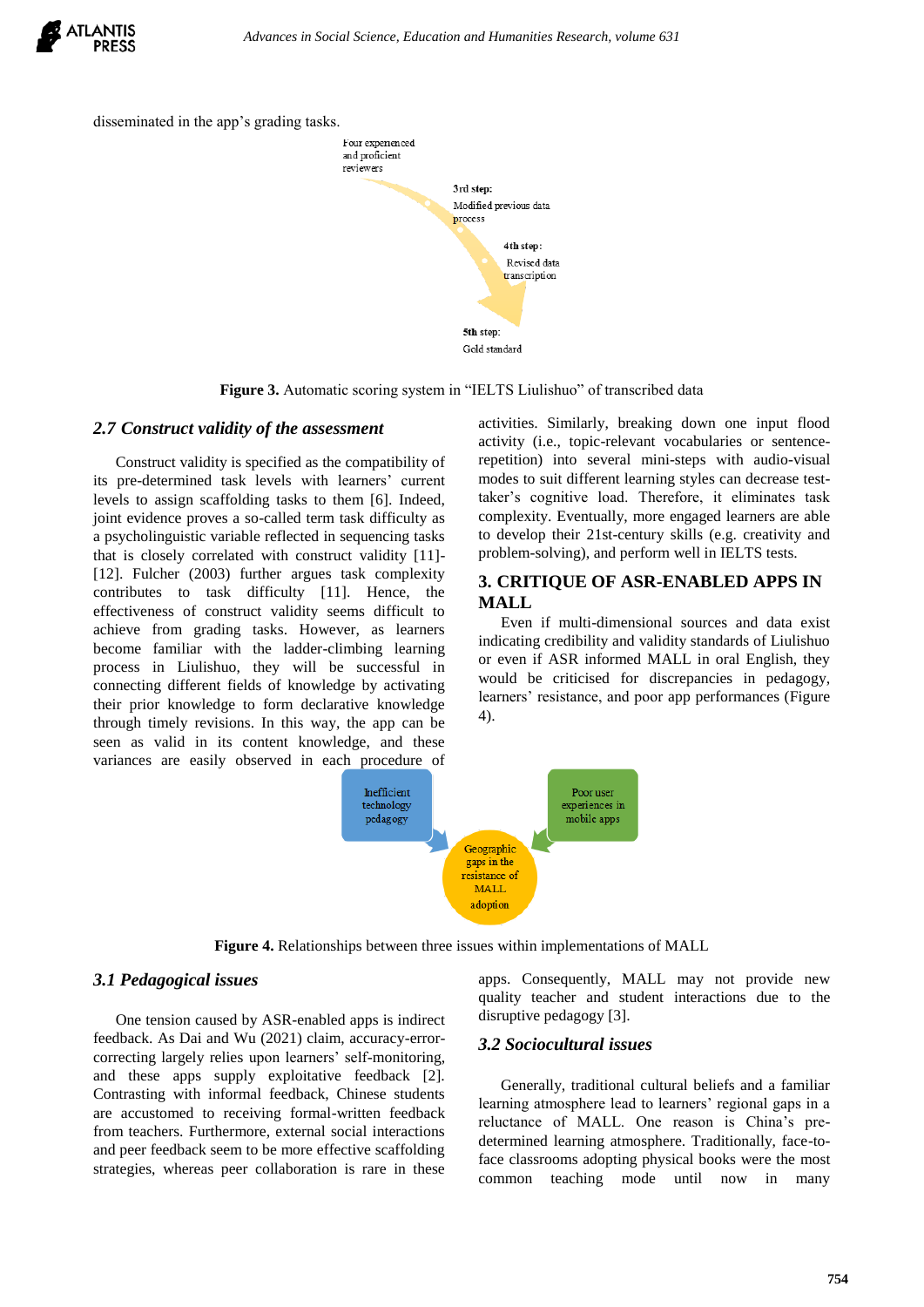

underdeveloped regions of China [3].

Another reason why traditional learners hold a negative view of MALL is the obvious gap between provinces. It has been demonstrated that in developing cities of mid-western provinces of China, university students possess limited familiarity with ASR apps resulting in little ease of use of mobile learning and lowlevel studying intentions [4]. This is further compensated by learners' insufficient intrinsic motivations in achieving targeted education purposes such as lack of interest in English [4]. Therefore, to some extent, there is a possible issue of learners' resistance in adopting ASR apps or Liulishuo in continuous oral English learning.

## *3.3 Technical issues*

ASR-initiated apps' poor performances in software and hardware lead to doubts of effectiveness as well. Software shortcomings are the shortage of multifunctionality in ASR apps and their built-in web browsers. In other words, ineffective interactions might arise when there are few available ASR apps [3]. For instance, the number of these apps on iPhones seems more than those available in Android's app store. Similarly, Apple's Safari browser is better than Android phone internet browsers because it has plug-in flash players to play downloaded materials from ASR apps. Hardware insufficiencies include tiny screens and transient computational batteries [3]. This implies learning outcomes are affected in dictating tasks that require learners to type words with keyboards.

To conclude, tensions and challenges in considerations of pedagogy, socio-cultural elements, and techniques in digital phones need to be taken into account for ASR-enabled apps or Liulishuo's learning efficiencies.

# **4. CORRESPONDING SOLUTIONS TO EXISTING ISSUES IN MALL**

From the pedagogy's perspective, identified levelappropriate teaching content and self-regulated learning (SRL) self-studying strategies are suggested to adopt in MALL. Firstly, sustainable education purposes and a stress-free atmosphere are pre-requisites of learners' intrinsic motivation [2]. Hence, it implies that instructors figure out 'known' and 'unknown' scaffolded learning content to suit differentiated learners' current speaking levels and study speed. For example, based on placement tests of ASR-enabled apps, teachers could select ability-competent materials to aid learners in deciding short-term speaking goals and making them easier to accomplish anticipated outcomes. Secondly, once learners are proficient in SRL, their selfmonitoring abilities and learner autonomy will be enriched. Indeed, Tsai (cited in David & Wu, 2021) proposed the three-step 'sandwich model' could orchestrate peer feedback and ASR feedback in a harmonised manner [2]. It is described as: mediating ASR technologies to inform self-practice; interacting with peers via networking online platforms; using ASR apps again for self-checking and coming up with additional practices to deal with unresolved issues [2] (Figure 5). In this way, in Liulishuo, learners' recognitions of 'noticing' mistakes or confusions are raised by noting down self-reflections in a diary (Table 1). As a result, learners gain self-assessment abilities, which are critical in autonomous learning developments.



**Figure 5.** the 'sandwich model' of self-regulated learning strategies

From the app design's perspective, it is important for tool developers to adjust apps' design properly to meet each learners' needs and promote the role of MALL for infrequent users. It is true that only if ASR apps implement needs analysis of students [1]-[6], the learning environment's preferences of them would be changed to mobile phones, which could also result in enhanced behavior intentions to use the apps consistently [4]. To reduce gaps between app designers

and teachers in instructional teaching methods in virtual classrooms, ASR apps must incorporate enjoyable materials, versatile functions, and user-review-based app-development plans [4]. In addition, to increase traditional learners' familiarity with MALL apps in regional provinces of China, policymakers and other stakeholders are encouraged to publicise the advantages of intelligent education until it becomes a trend [1]. In the meanwhile, there should be reconsideration of cost